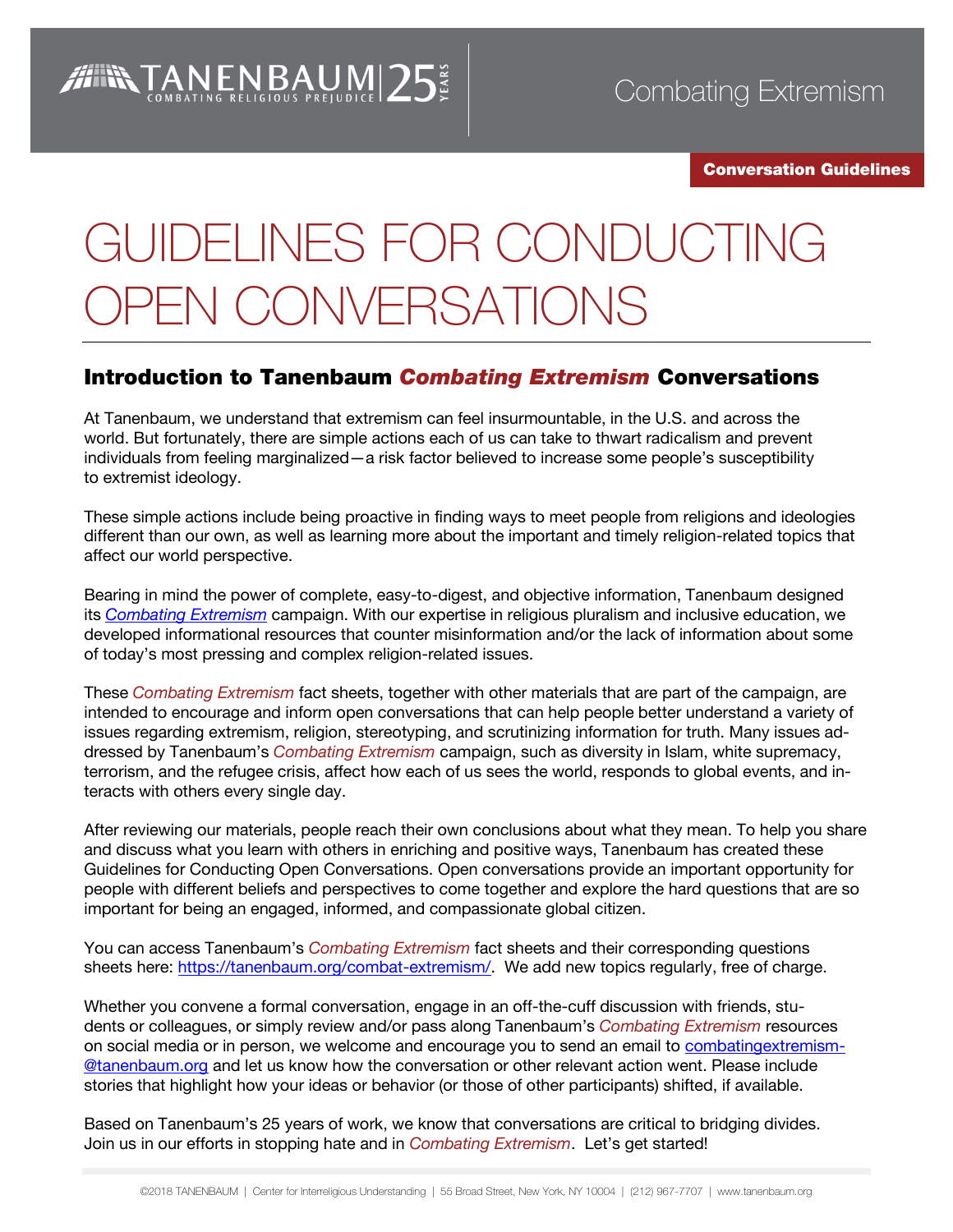# The Following Guidelines are Divided into 5 Sections:

| 1. First Things First: Preliminary Preparation             | p. 2  |
|------------------------------------------------------------|-------|
| 2. Getting Your Content Ready                              | p. 3  |
| 3. Anticipate: Issues to Consider Before Your Conversation | p. 6  |
| 4. Conducting Your Conversation                            | p. 8  |
| 5. Debrief the Conversation / Evaluation                   | p. 11 |

# I. FIRST THINGS FIRST: PRELIMINARY PREPARATION

Tanenbaum *Combating Extremism* materials often involve issues about which people have strong and differing perspectives. Often these perspectives are driven by deep beliefs rooted in personal experience, religious or another core identity, and preferred media sources. It is best when there is someone responsible for leading (or facilitating) the conversation and when the facilitator(s) and those organizing the conversation are prepared. Below are a few points that we encourage you to consider before your conversation takes place:

### 1. IDENTIFY WHO WILL PARTICIPATE Potential Audiences:

*(Don't forget to consider how/whether group makeup will affect conversation openness.)*

- A. Students
- B. Faculty
- C. Campus groups
- D. Community members
- E. Faith leaders

## 2. THE TEAM

- A. Your team consists of all the people with whom you are working to produce the conversation. You may want to have a brief meeting to outline each person's responsibilities.
- B. If two of you are co-facilitating your conversation, you may want to schedule some time before the conversation to clarify your mutual objective(s) for the session and how the session relates to overall goals.
- C. If you are conducting a conversation where representatives from different communities or houses of worship will be present, consider having a facilitator from each group or tradition. You might also consider having a facilitator from a community or belief system not participating in the conversation.

## 3. TIME

A. How long do you want your conversation to run? We recommend that you have at least one hour scheduled, though they can be planned for longer as well. If there's interest, you can *always* schedule another one!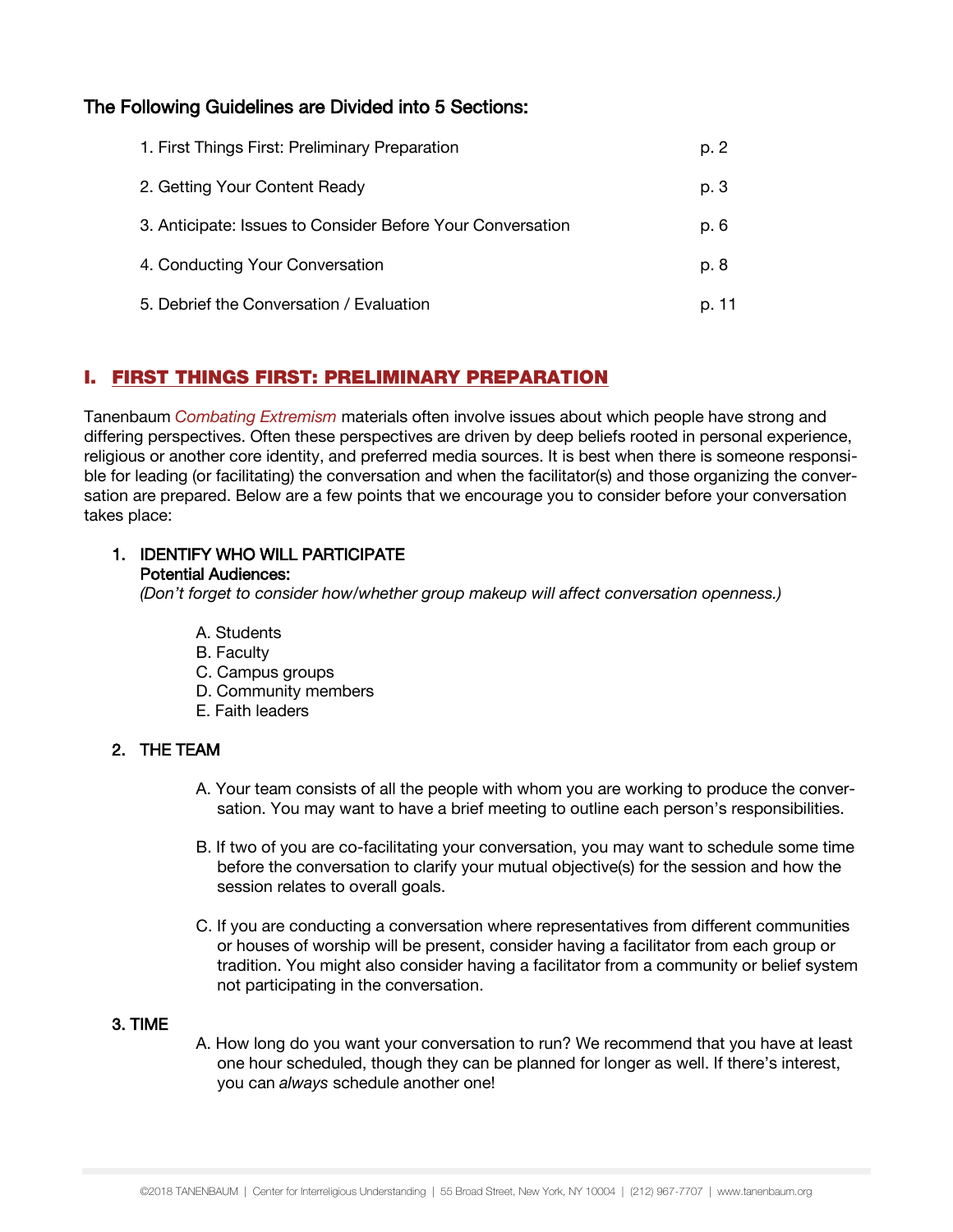#### 4. PREPARE AN AGENDA: SAMPLE AGENDA

Here is a suggested agenda for conducting your event:

- A. Welcome
- B. Prayer / Invocation / Acknowledgement of all traditions/personal belief systems present (and, if you like, those that are not included). If this will be a secular event, words of welcome from the communities present are a good way to start.
- C. Introductions/Icebreaker
- D. Create Ground Rules
- E. Review Selected Fact Sheet(s): We encourage you to share the fact sheet(s) with participants before the conversation convenes so that they have adequate time to consider the material thoroughly and thoughtfully.
- F. Offer First Question and Conduct the Conversation
- G. Debrief the Conversation/Evaluation:

- Did participants have any insights into their beliefs about the chosen topic? Any insights into their own biases?

- What actions will they take? Will they continue conversations with others? Will they share the resource reviewed on social media, via email or in-person?

- What additional information do they want?

- And remember, please send Tanenbaum your evaluations and/or notable stories about insights made or changes in behavior anticipated at [combatingextrem](mailto:combatingextremism@tanenbaum.org)[ism@tanenbaum.org.](mailto:combatingextremism@tanenbaum.org)

## 5. ASSESSING YOUR SUCCESS: OUTPUTS AND EVALUATIONS

If you would like to evaluate your session, before you conduct your event consider how you would like to do so. What do you want feedback on? What, if anything, is your measurement for success? We've included a sample evaluation form for your use on page 11.

## II. GETTING YOUR CONTENT READY

#### 1. PLANNING FOR THE PARTCIPANTS

When planning, anticipate potential challenges. One way to do this is to think through some questions and challenging issues you may encounter, such as:

- A. Why am I/are we hosting this conversation?
- B. Have any incidents of bias, harassment or discrimination been reported in the community?
- C. Who might you expect to participate? (Age, background, number of attendees)?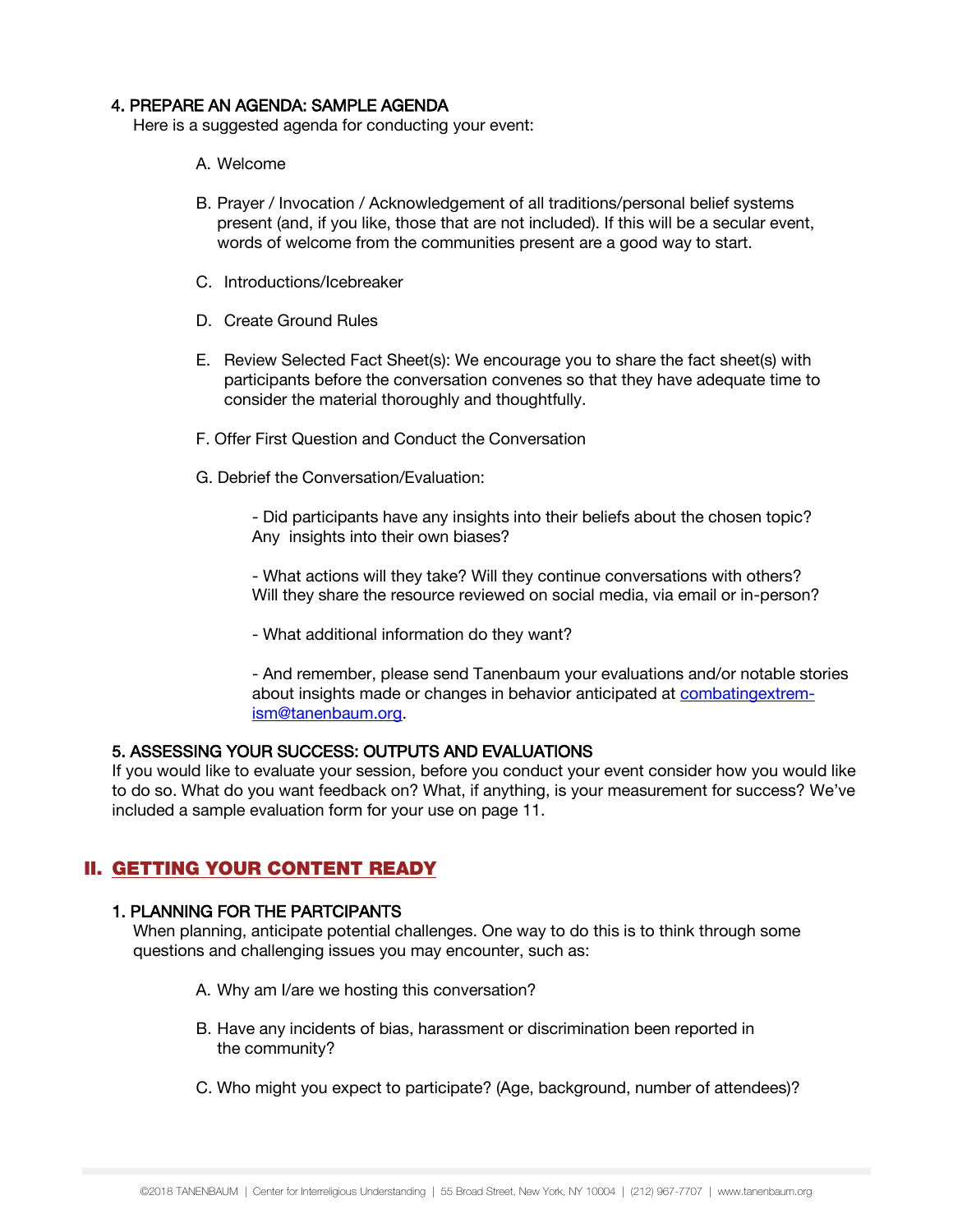- D. What are some challenges or particular issues that might come up in your conversation? (Especially those that relate to the specific climate in which it is being held.)
- E. How diverse is the participant group?

#### 2. REVIEW YOUR RESOURCES

Make sure you've made time to personally review all of the resources you are planning to use (i.e., videos, fact sheets, and questions). And as previously mentioned, we encourage you to share them with participants ahead of time.

#### 3. MATERIALS

Among the materials you may find useful for your conversation are:

- A. Fact Sheets
- B. Question Sheets
- C. Quotations from sacred texts that affirm community and/or understanding one another
- D. Name Tags
- E. An Agenda
- F. Different Colored Markers
- G. Flip Chart Paper and Easel
- H. Pens
- I. Note Paper
- J. Index Cards

#### 4. PREPARING THE ICEBREAKER

To open an event, it is useful to start with an icebreaker to get people engaged. You can design one of your own. (After all, you know your community members best!)

#### 5. SUGGESTED USES FOR FACT SHEETS

Tanenbaum's *Combating Extremism* fact sheets have been designed to provide facts and context about some of today's most pressing issues. They can be used in a variety of ways for your events and beyond, such as sharing them on social media, with professors and other colleagues, other extracurricular or community groups, local houses of worship, the campus newspaper and other student media, and more.

## 6. GROUND RULES FOR ESTABLISHING AND MAINTAINING A RESPECTFUL ENVIRONMENT

No matter your level of experience as a trainer/facilitator, there are a few items that are important to remember about leading a conversation with members of different communities based on a particular identity, whether around faith, country of origin, socioeconomic group, gender or other core identifier. The topics you will engage in can be deeply personal for all those involved. For many people, talking about these various topics can be very challenging; depending on the person, it can even be painful. Creating and maintaining a safe space throughout the conversation allows each person to express his or her thoughts while respecting the thoughts of others. Everyone may not come to agreement at the end of the conversation. Your job as the facilitator of the conversation is to create and maintain an environment where everyone can talk about what's important to them on these topics – even if you strongly disagree with someone's perspective.

On the following page are a few steps to help you establish a safe environment for your event.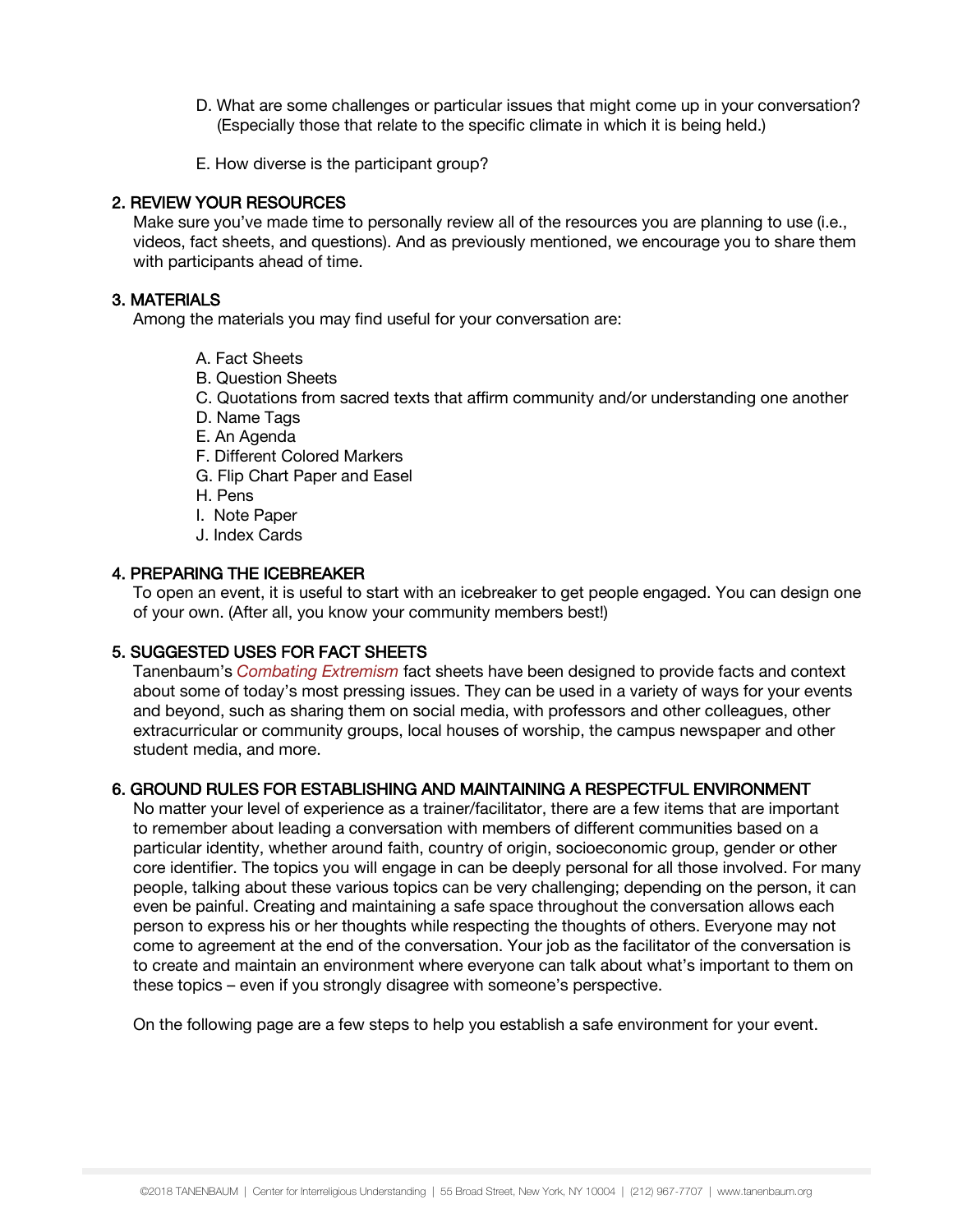#### Create Ground Rules

- A. It's important that the creation of the Ground Rules involve the participants. You can start by saying, "We're going to create Ground Rules for the conversation we're going to have about  $\blacksquare$  . We want everyone to feel comfortable/safe to share what's important to them about the topic. What are some of the actions or behaviors that let you know that it's safe to share your thoughts?"
- B. Solicit answers from the group and note them on chart paper. Ask questions about anything that seems unclear to you. Use reframing to make sure that each person is understood (i.e., What I hear you saying is  $\qquad$  ?).
- C. We recommend that the following be included as part of your Ground Rules. If a participant does not offer one of the following, or another parameter that you think is important to the success of the conversation, offer it as a suggestion:
	- 1. Listen when others speak (i.e., not busy planning your response or on your phone)
	- 2. Participate fully
	- 3. Keep an open mind (i.e., assume you can learn from everyone in the room)
	- 4. Consider different points of view
	- 5. Allow room for silence
	- 6. Listen/Participate from what's important to you
	- 7. Use "I" language (we can only speak for ourselves, not for our group)
	- 8. "One mic" One person speaks at a time
	- 9. Confidentiality It may be very important for participants to know their opinions will not be shared broadly
	- 10. Everyone has a chance to speak
	- 11. Use positive language (no cursing, slurs, or accusatory language)
	- 12. Be respectful toward one another
		- a. Note to facilitator: We all have very different ideas of what conduct actually connotes respect. Keep in mind that the people participating in your conversation may have divergent ideas about respect. A tool that may be worthwhile is to ask participants to consider the following questions as you go through the conversation:
			- 1. What does respect look like?
			- 2. What does it sound like?
			- 3. What does it feel like?
- D. Ask for and make sure there is verbal agreement to the Ground Rules before you proceed with the conversation.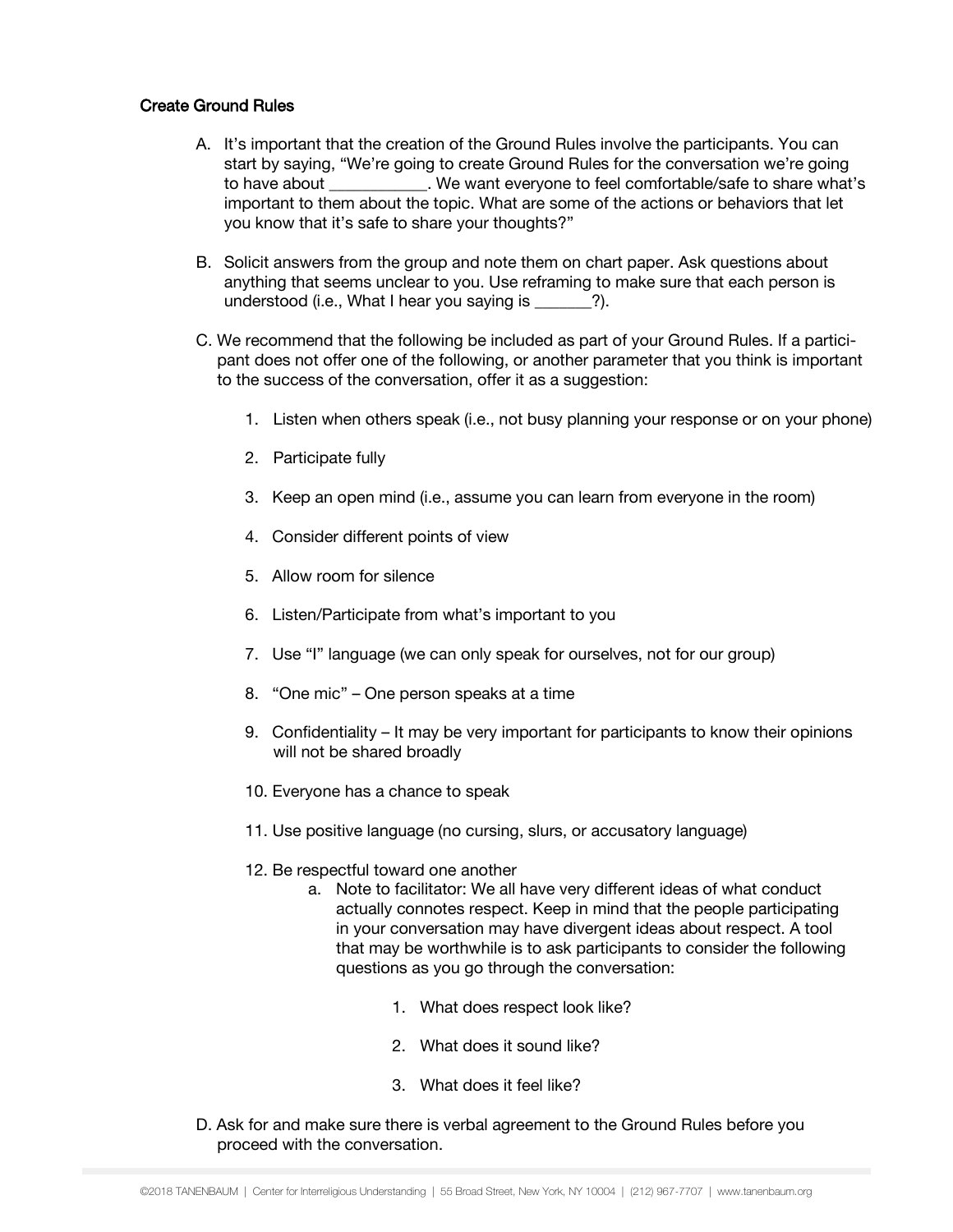## 7. "THE THREE RULES OF RELIGIOUS UNDERSTANDING"

As your conversation may directly address religion, the religious beliefs of community members, and the religiosity of neighbors and friends, you may consider including these guidelines. At the very least, the facilitator(s) can familiarize themselves with these rules in preparing for the conversation.

At a press conference in 1985, Dr. Krister Stendahl, a Bishop of Stockholm, responded to vocal opposition to the building of a temple there by The Church of Jesus Christ of Latter-day Saints. He laid down three rules, which have been used across the globe to guide dialogues involving religion and topics that address faith. They can prove useful in creating and maintaining context for respectful conversations as part of your Ground Rules:

- A. When you are trying to understand another religion, you should ask the adherents of that religion or ideology (and not its enemies).
	- 1. Note: No one can speak for an entire faith tradition or demographic (e.g. refugees, immigrants, etc.). It is important for each person to speak from his/her own perspective about the practices or beliefs of his/her tradition or community. Encourage participants to speak from the first person and use "I" language as described above.
- B. Don't compare your best to their worst.
- C. Leave room for "holy envy."
	- 1. By this, Stendahl meant that you should be willing to recognize elements in the other religious tradition or faith that you admire and that you wish could, in some way, be reflected in your own religious tradition or faith. This also applies to groups not defined by their faith that are outside of your own identity (e.g. country of origin, socio-economic status, immigration status, political affiliation, etc.)

# III. ANTICIPATE: ISSUES TO CONSIDER BEFORE YOUR CONVERSATION

Conversations involving topics from Tanenbaum's *Combating Extremism* campaign may be difficult for some conversation participants for a host of reasons. Some include:

- A. Their own cultural and religious beliefs about others.
- B. The participant is a veteran or has a family member who is a veteran.
- C. The participant is misinformed about Muslims, Islam, Evangelicals, Christianity, Jews, Judaism, or other religious groups/religions.
- D. The participant's media diet.

### 1. HERE ARE SOME STRATEGIES TO HELP YOU MANAGE THE RANGE OF EMOTIONS THAT MAY ARISE ON ANY OF THE TOPICS FOR DISCUSSION:

A. Refer back to and remind everyone of the Ground Rules that they all accepted for interacting with each other and maintaining a safe space. If necessary, ask them to abide by them.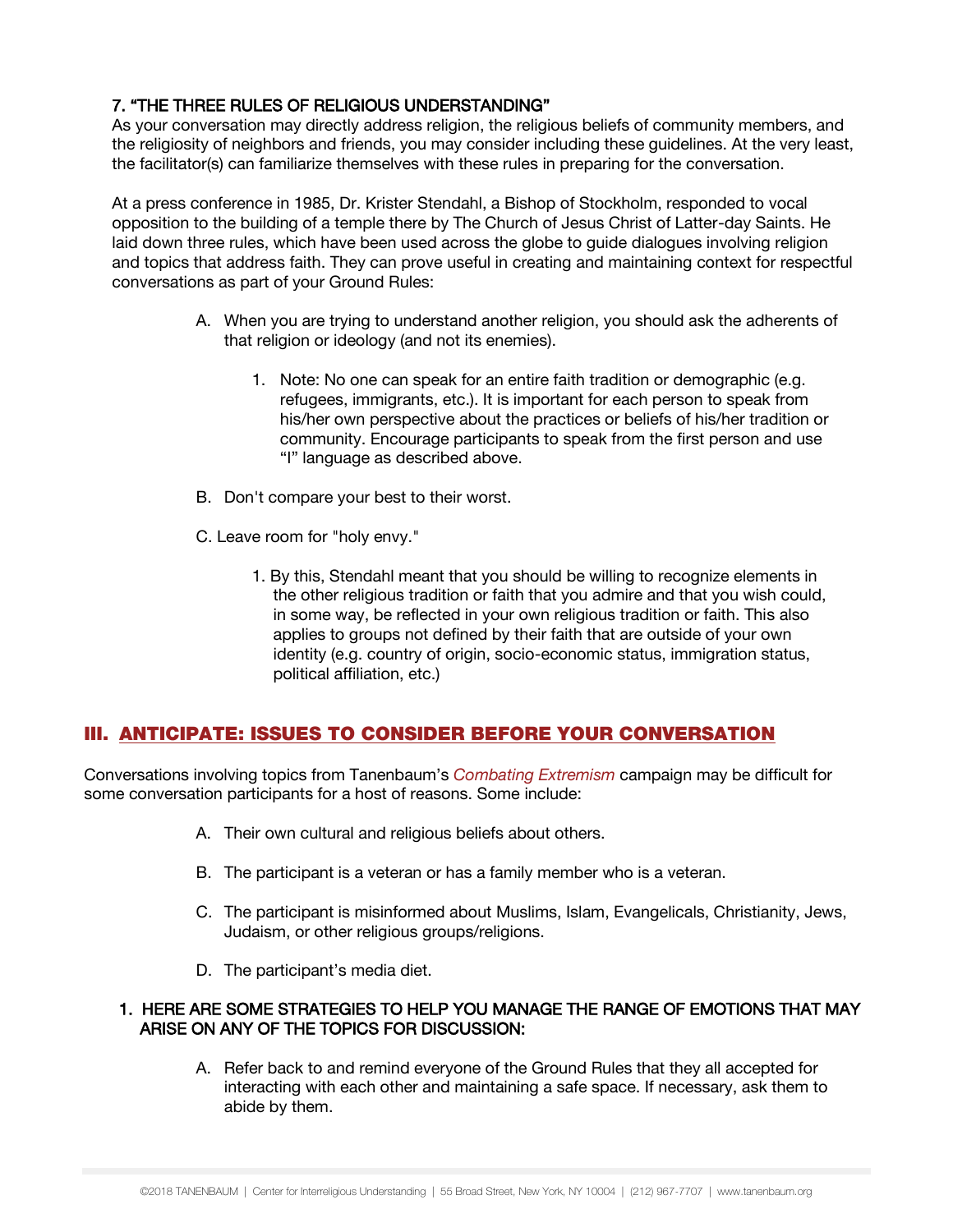- B. Periodically remind the group of the objectives and hopes for the conversation (see the Introductions/Icebreaker section below in Conducting Your Conversations); ask everyone to offer ideas and comments toward meeting that goal/purpose.
- C. Acknowledge all expressions with "Thank you." You don't have to agree with everyone. Your role is to maintain the environment of respect.

## 2. NUMBER OF QUESTIONS

In our experience, these issues generate a lot of interest and people often have a lot to contribute. However, you want to have a focused conversation with your community members. We recommend that you choose three questions that you would really like to discuss. Of those three questions, choose the one that you feel would provide the most value as an initial conversation to your conversation participants. If you're not able to get to the other two questions, you might consider conducting another conversation.

## 3. DIFFICULT PARTICIPANTS

It is important to maintain the safety of the experience for everyone participating (i.e., everyone should feel free to participate, even when they hold a minority or unpopular position and should be treated with the same respect as people who hold majority or popular positions). If a participant becomes unwilling to follow the Ground Rules and participate in the conversation in a constructive manner, consider the following actions:

> A. Directly ask the participant if s/he will follow the Ground Rules from that point forward. If the participant cannot or will not agree, ask the individual to stop participating. You can invite him/her to participate at another time.

B. Ask the members of the group how they would like to handle the situation. Are there any requests the group can make of the person?

C. Say to the participants, "We had an agreement of how this conversation was going to go. It does not seem to be going in that direction any longer. What would you like to do?"

D. As a last resort, you can end the session. Here are some additional helpful tips:

- 1. When someone shares an emotional and/or personal experience, quickly redirect his or her comments back to the shared ideas of the group, to information on fact sheets or to the established hopes and goals of the conversation.
- 2. Respectfully redirect someone who is dominating the conversation. Ex: "I know a lot of people think about it the way you do. Does anyone see it differently?" OR "You're contributing a lot to our discussion. There are a few people we haven't yet heard from. What questions do others have? What do others make of [this question]?"
- 3. Acknowledge and name the tension: if someone makes an offensive or aggressive comment, don't ignore it. Acknowledge that the topic can be/is emotionally charged for many reasons and we each come to it with different perspectives — all the more reason to talk about it as a community.
- 4. Be direct and genuine. When you ask a participant a question, be sure it reflects authentic curiosity and isn't a challenge in disguise.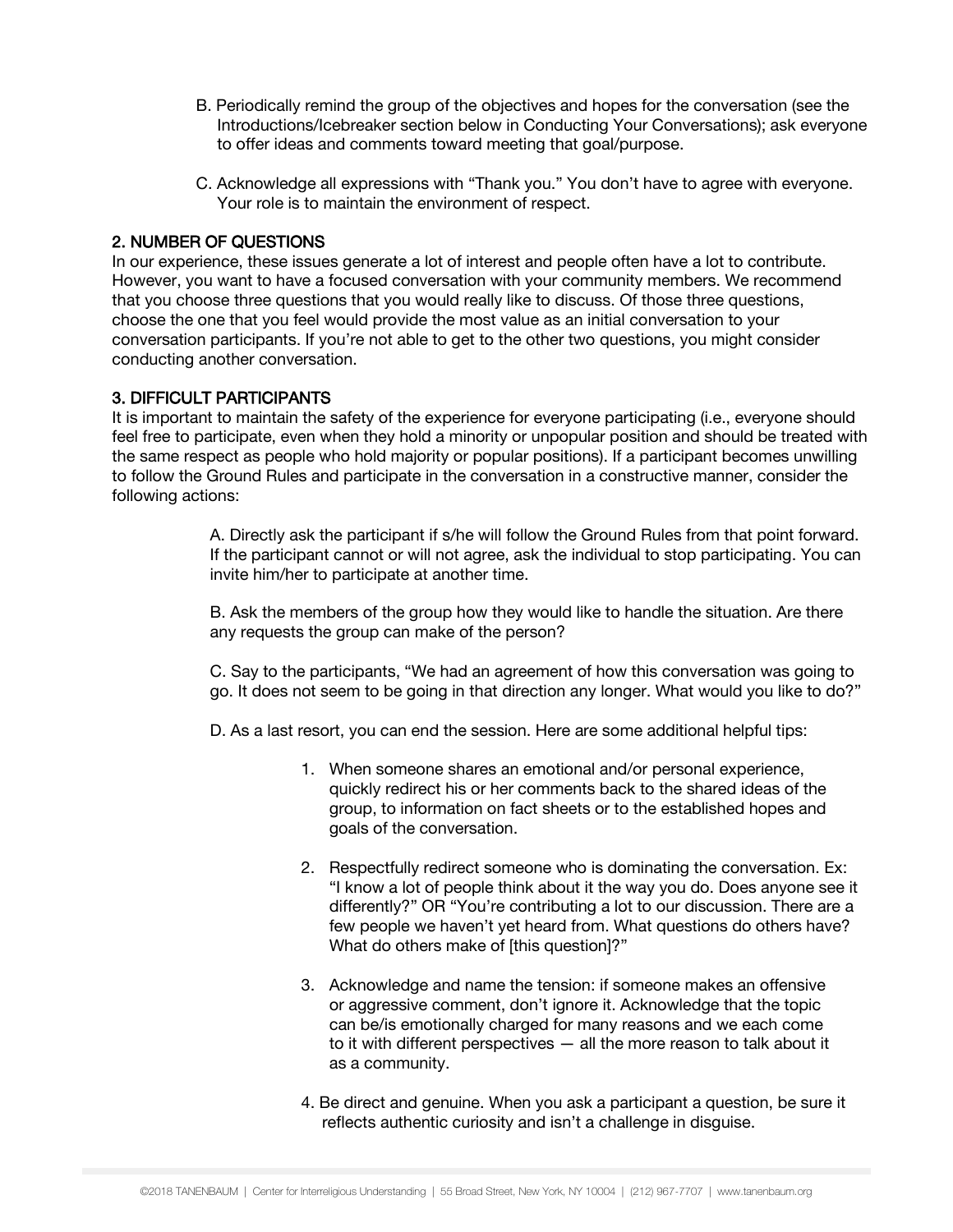## 4. RESPONDING TO HARD QUESTIONSAROUND RELIGION AND OTHER CORE IDENTITIES

The topics for the conversation may involve people talking about stereotypes and misconceptions about events and/or people. The fact sheets provide useful, vetted information on a range of topics. Familiarize yourself with the fact sheets you've chosen that are related to the question(s) for discussion. They will provide data for your responses. Below are some immediate answers you can use, if tensions arise around a conversation about religion or another core identity:

A. "Here at (name of house of worship, university, community, school), our mission, core values and goals are clear around respecting all people."

B. "There is diversity within many traditions and identities. Is there a particular sect or subgroup within (insert religion or identity being discussed) you are speaking about?"

C. Name specific instances of current anti-religious sentiment (e.g. anti-Muslim, anti-Semitism, or otherwise) or other negative sentiments directed at a particular group based on its identity (political affiliation, race, gender, country of origin, immigration status, etc.) and its impact on individuals.

D. Give examples of similar "hard" issues from your religious tradition (women not allowed to be ordained as clergy) or your comparable identifier (examples listed above).

# IV. CONDUCTING YOUR EVENT

#### 1. PHYSICAL SPACE

- A. It is preferable to conduct the conversation in a circle or around a table where everyone can see each other.
- B. Remind people to put their phones and pagers on vibrate or to turn them off.

#### 2. WELCOME

A. Thank everyone for participating in this conversation.

#### 3. PRAYER / INVOCATION / ACKNOWLEDGEMENT OF TRADITIONS OR OTHER IDENTITY-BASED GROUPS PRESENT

A. There are a number of ways for people to share their religious tradition or culture with each other to set the environment for the conversation:

1. Everyone can participate in one opening prayer or one opening remark/quote led by the conversation facilitator.

2. You can ask volunteers to share words of greeting from each house of worship or other belief system (atheism, agnosticism, humanism, etc.) represented.

#### 4. INTRODUCTIONS / ICEBREAKER

While members of the same house of worship or other extracurricular/community group present, may know each other, it is useful for all the people participating in the conversation to share why they are participating in the conversation and/or why it is important to them. By taking the time to do this, you can create shared goals for participating in the event. This is a great time for an icebreaker (see above). You can also ask people to break into pairs or groups of no more than four people and answer one of the following questions: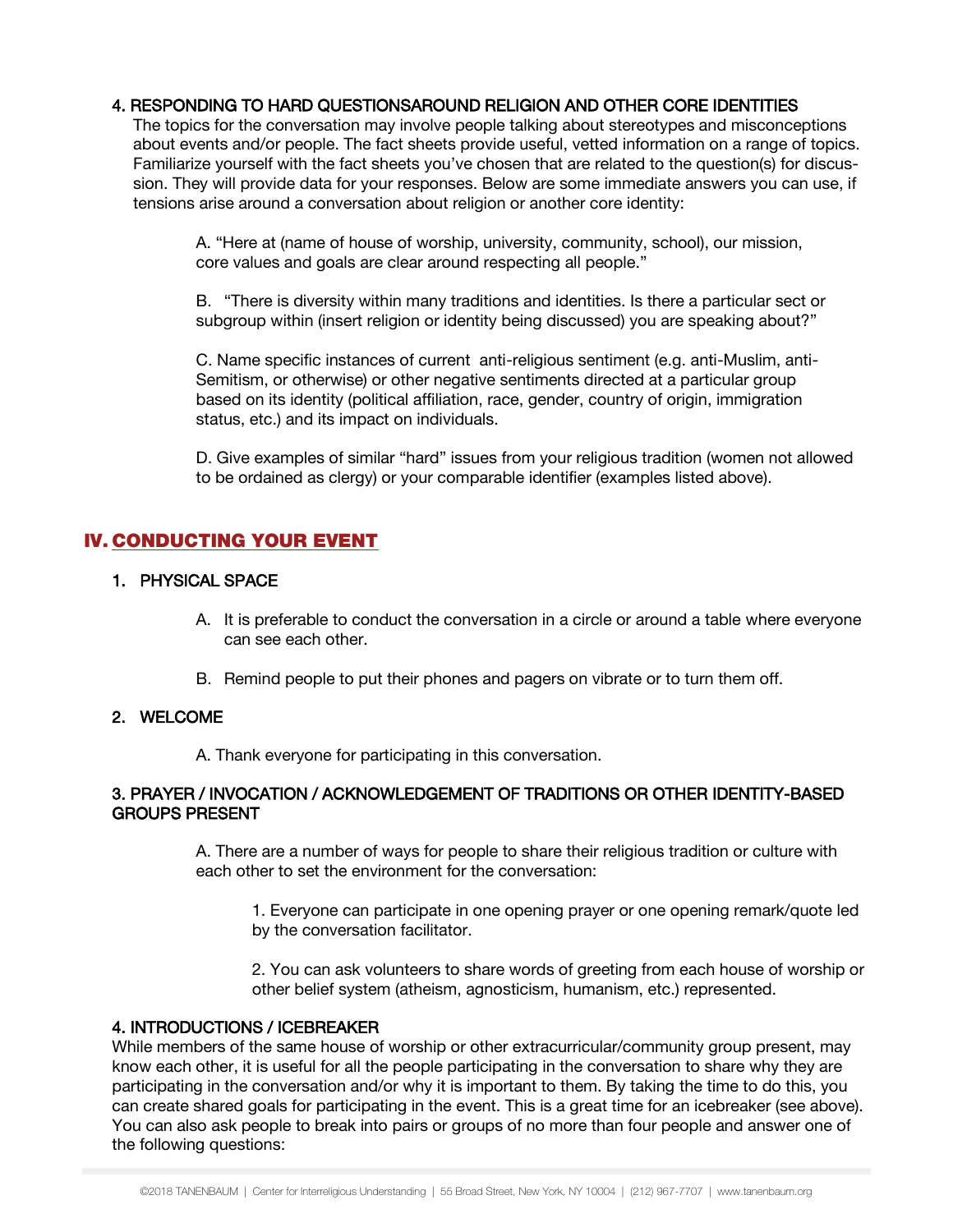- I think this conversation is important because...
- I'm glad that we are having this conversation because...
- My name is each my interest in participating in this conversation is...
- One thing I hope can happen as a result of this conversation is...
- My goal in participating in this conversation is...

After the small groups have discussed their answers, it can be useful to ask each group to share one or two of the things they heard (i.e., ask people to share what they heard someone else say: "In Group 1, can someone tell me something they heard from one of the other participants about being here today?").

## 5. GROUND RULES

After welcoming all participants, open the conversation by establishing agreed upon Ground Rules for the discussion (see above).

## 6. OFFER THE FIRST QUESTION

You can use the questions provided by Tanenbaum's *Combating Extremism* question sheets or derive your own questions from the Tanenbaum *Combating Extremism* fact sheet(s) you are using to start your conversation.

- A. Discussion Groups
	- 1. You may consider dividing the group into smaller groups to engage with the first question. Smaller groups can contribute to participants feeling safe to share their opinions.
- B. Distribute the fact sheet(s) you've chosen for this conversation and give participants a few minutes to review and reference in the conversation.

C. Ask your first (or second) question.

## 7. ENGAGE YOUR GROUP

It is important that each person participating in the group have the experience of being included and heard. You can model this with Active Listening. The organization 20,000 Dialogues (www.20000dialogues.org) offers the following helpful reminders for facilitators:

- A. Listen actively, look at the person speaking and "reflect back the most important thing that you heard the person say, or repeat the question they are asking but in your own words to be clear and to clarify."
- B. Make sure everyone has an opportunity to participate; invite all to share thoughts/ opinions/questions, whether similar or different to what's already been said.
- C. Avoid finger-pointing or broad group generalizations
	- a. "Reassure" This is an exchange of ideas, beliefs and feelings that involve a range of issues including faith, different faiths and cultures, different nationalities or another identity, so we do want people to talk about their own experiences regarding the topic at hand.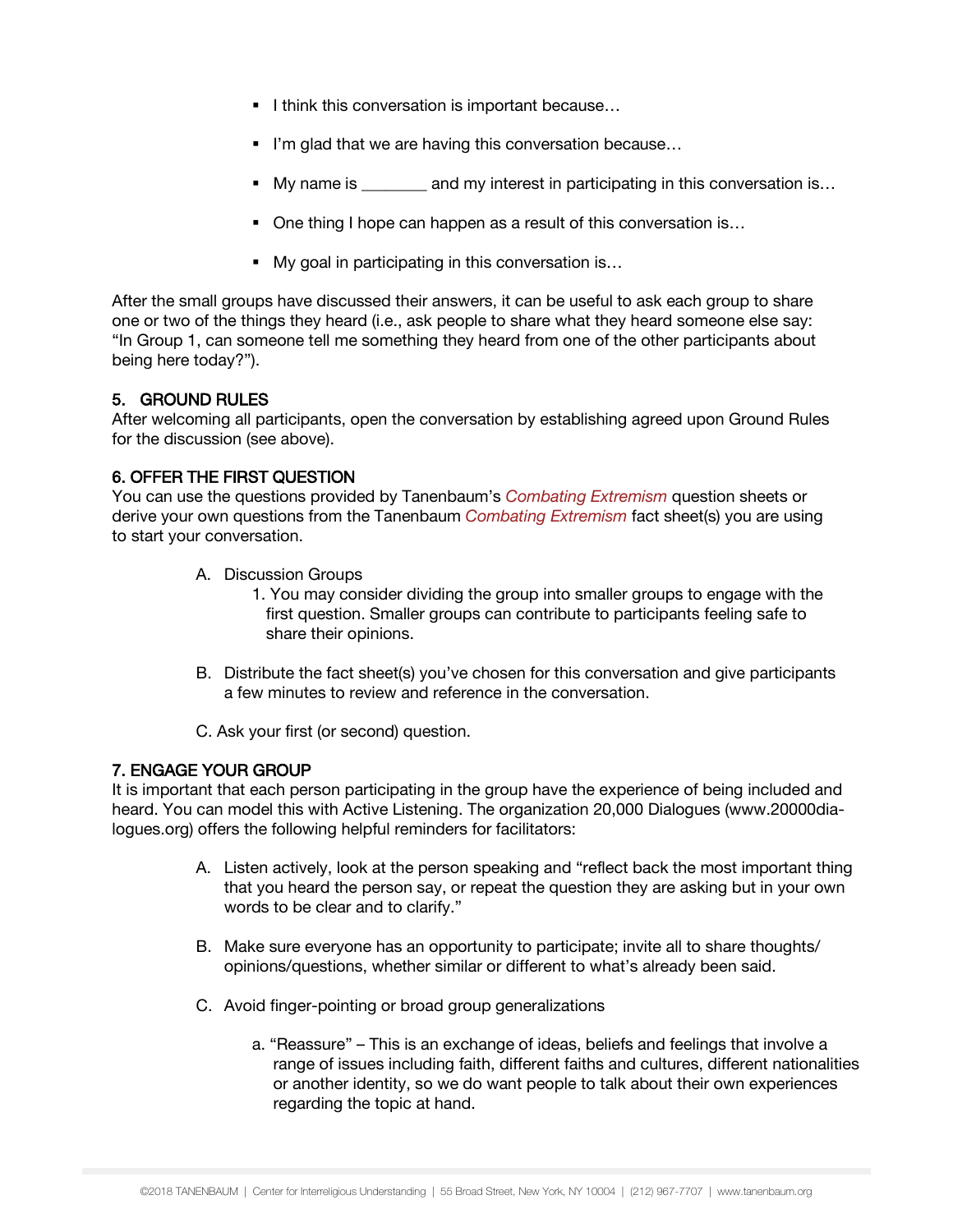- b. As we do so, remember:
	- i. Diversity exists among members within faith/community groups, not just among people of different faith/community groups.
	- ii. Remind everyone that no one is expected to be the 'expert' or 'spokesperson' representing all people from their own faith or community.
	- iii. Each person is a representative of him/herself and of his/her personal experience, and is encouraged to speak from his/her own personal understanding, experience and practice.
	- iv. Remind everyone that this is not the place for proselytizing, attempts at conversion, or pushing one's beliefs on anyone else.
- D. "Do the best you can" it's okay to say "I don't know" or "I'm not sure" (better that than presenting false/uncertain information as fact).

Here are some helpful suggestions and reminders for managing the conversation:

- A. Start simple consider posing basic, concrete questions to start, as they can serve as the foundation to step up to deeper, more complex questions. Be sure subsequent questions encourage open-ended inquiry and allow participants to speak from their own perspectives rather than representing a group.
- B. Be organized but flexible in facilitation let discussion widen out to include participants' own questions, but bring it back to the main topic of inquiry.
- C. Be aware of your own ideas/assumptions/opinions/agenda Remember that you are there not only to help the group draw from the Fact Sheets and to remind them to follow the Ground Rules, but also to help them reflect together. You are not there to push a particular point of view.
- D. Always ask, never tell avoid contributing perspectives as if you were just another participant.
- E. Don't answer participants' questions about whether their thinking is 'right' on an issue encourage open thinking and discussion.
- F. Don't speak after each comment or answer every question; allow participants to respond to each other.
- G. Be deliberate about how you invite comments Raising hands might be easiest in a larger group, but allow for a more informal flow in smaller groups.
- H. Pause occasionally if necessary and say "before we proceed, I want to make sure everyone has had a chance to speak" and solicit a comment from a quieter participant. Dividing a large group into smaller sections can make it easier for quieter participants to join the conversation.<sup>i</sup>

<sup>&</sup>lt;sup>i</sup> University of Michigan Center for Research on Learning and Teaching, "Guidelines for Discussing Difficult or Controversial Topics," *University of Michigan Center for Research on learning and Teaching*. [http://www.crlt.umich.edu/publinks/generalguidelines#include.](http://www.crlt.umich.edu/publinks/generalguidelines#include)